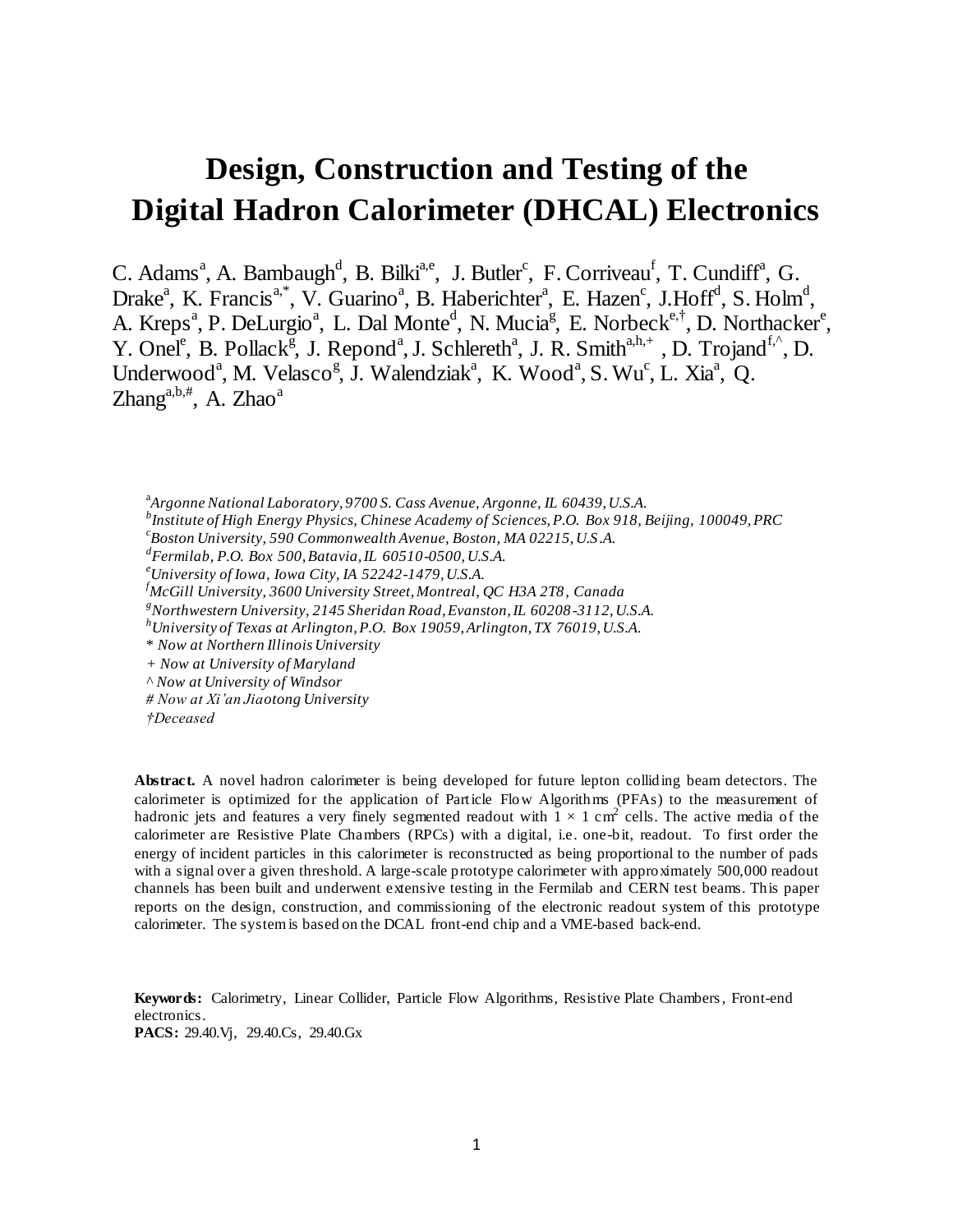# **INTRODUCTION**

In contrast to typical calorimeters of past and present High Energy Physics Experiments with their tower structure, imaging calorimeters feature comparatively large numbers of readout channels. In these calorimeters, the cells with an area of a fraction of a 1 cm<sup>2</sup> to about 10 cm<sup>2</sup> are read out individually. The resulting fine granularity offers several distinct advantages:

- Showers can be measured individually, a prerequisite for the application of Particle Flow Algorithms (PFAs) to the measurement of hadronic jets [1];
- Electromagnetic subshowers can be identified within hadronic showers, offering the possibility to apply software compensation techniques;
- The measurements in the last layers of the calorimeter can be utilized to apply leakage correction, which in turn improve the resolution;
- $-\gamma$ 's,  $\pi$ <sup>0</sup>'s,  $e^{\pm}$ 's, and neutral hadrons can readily be identified; and
- The direction of photons can be reconstructed.

In this context the CALICE collaboration [2] developed a Digital Hadron Calorimeter (DHCAL) based on Resistive Plate Chambers (RPCs) [3]. A large scale prototype DHCAL was built in 2008 – 2010 and was subsequently tested in the Fermilab and CERN test beams [4-6]. This paper describes the design, construction and commissioning of the electronic readout system. Details of the mechanical design, construction, and assembly of the DHCAL can be found in [7].

## **DESCRIPTION OF THE DHCAL**

The DHCAL prototype constitutes the first large-scale hadron calorimeter with digital readout and embedded front-end electronics. It also utilized, for the first time, a pad-readout together with RPCs. The design of the DHCAL was based on preliminary work done with a small-scale prototype, see references  $[8 - 13]$  for further details. The DHCAL was exposed to cosmic rays and to particle beams both at Fermilab and at CERN.

The DHCAL was tested in various configurations: a) at Fermilab with a 38-layer steel absorber structure followed by a steel tail catcher, b) also at Fermilab in a 50-layer structure without additional absorber plates (the skins of the detector cassettes and the RPCs themselves providing the only absorber material), and c) at CERN with a 39-layer tungsten absorber structure followed by a steel tail catcher. Figure 1 shows a photograph of the set-up at the CERN Proton-synchrotron test beam.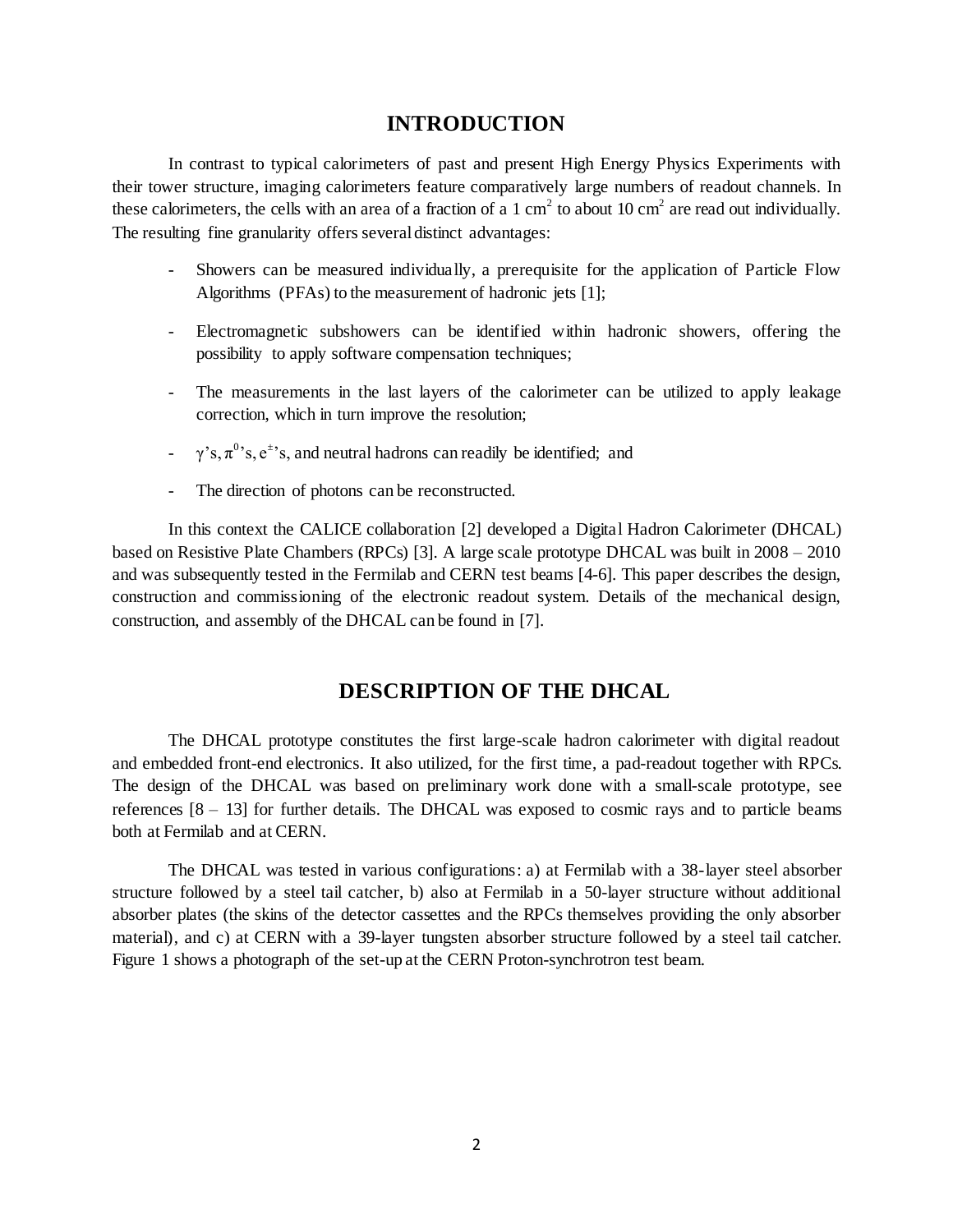

**Figure 1.** Photograph of the DHCAL setup at CERN showing the main stack with tungsten plates followed by the tail catcher with steel absorber plates.

Each layer was read out by 9216 1  $\times$  1 cm<sup>2</sup> pads located on the bottom side of the Readout boards. To first order the charges generated by single avalanches in RPCs are determined by the ionization in the gas gap that is the furthest away from the anode and thus subject to the largest gas multiplication. This leads to a wide range of signal charges [8] which are if at all only weakly correlated to the energy loss in the gas gap. Therefore, a precise measurement of the induced charge is seen as only of limited interest. As a consequence, the DHCAL readout was simplified to a single threshold per pad. This approach is commonly denominated as a digital readout. In the configuration with 54 active layers, the channel count was  $54 \times 96 \times 96 = 497,664$ , which at the time constituted a world record in calorimetry.

# **OVERVIEW OF THE ELECTRONIC READOUT SYSTEM**

The electronic readout system was optimized for the readout of large number of channels and offers the option to be scaled up to the tens of millions of readout channels envisaged for a hadron calorimeter operating at a future lepton collider. A block diagram of the system is shown in Fig. 2. The electronics is divided into two parts: The "on-detector" electronics processes charge signals from the detector, collects data for transmission out, and acts as the interface for slow controls. The "back-end" electronics receives and processes the streams of data from the front-end electronics, and in turn passes it to the Data Acquisition (DAQ) system. It also serves as interface to the timing and trigger systems.

Because of the high channel count, a custom integrated circuit has been developed for the frontend electronics. The device, called DCAL III [14], performs all of the front-end processing, including signal amplification, discrimination/comparison against threshold, recording of the time hits, temporary storage of data, and data read out. It has a control interface that is used for configuring the chip, performing charge injection, etc. It services 64 detector channels with a choice of two programmable gain ranges with sensitivities of  $~10$  fC and  $~100$  fC, respectively. The chips used for the DHCAL were based on the third design iteration.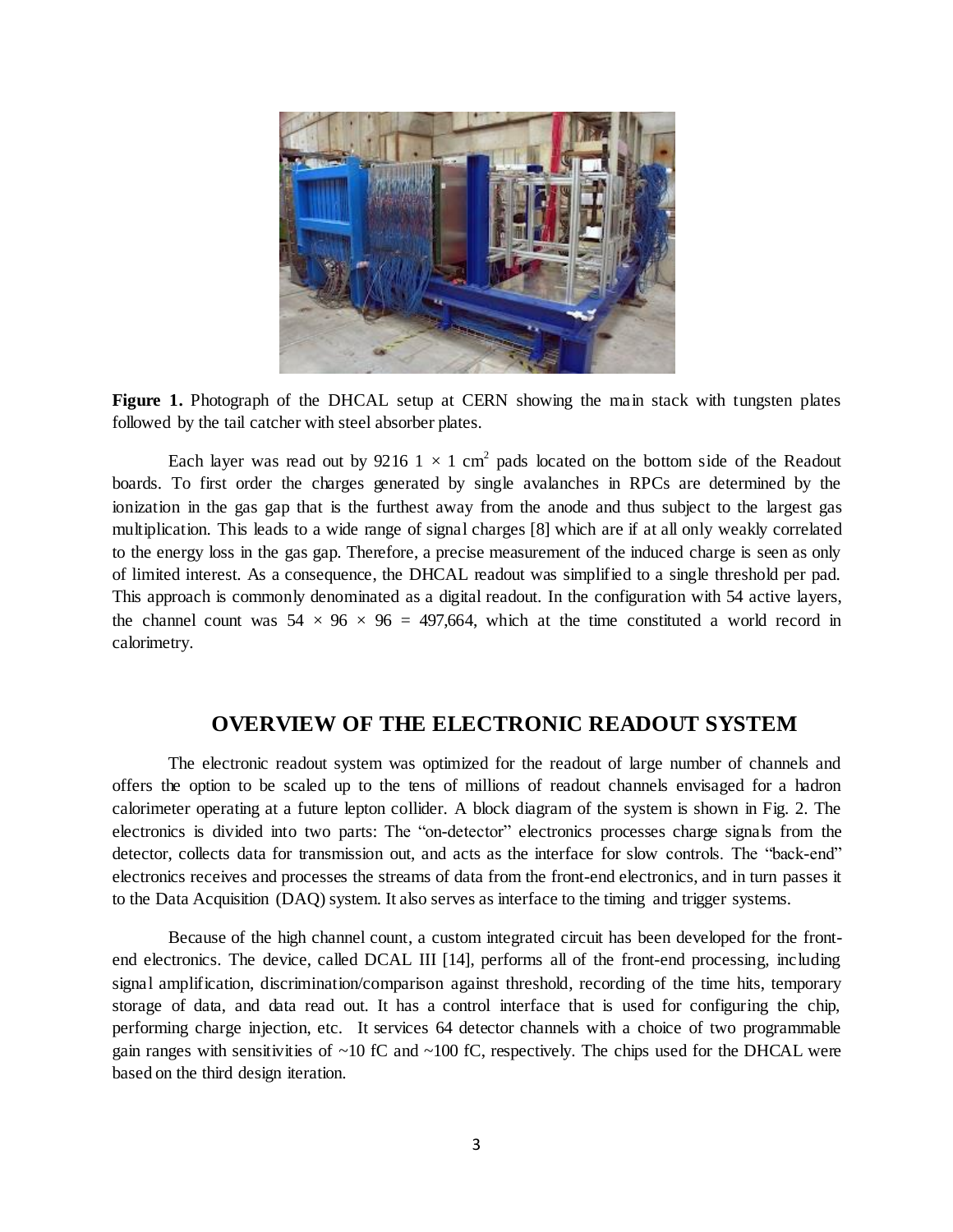

**Figure 2.** Block diagram of the electronic readout system.

In normal operation, charge is received by the front-end amplifiers of the DCAL III chip. The charge signals are amplified and shaped, and the outputs are compared to a programmable threshold (common to all channels in the chip). The resulting hit pattern is recorded along with a time. The timing of hits in the DCAL III chip is implemented using the concept of a "timestamp" counter. This counter is reset once per second across the system and advances with each 100 ns clock. The latter is synchronous across the entire system. The data are captured in a readout buffer inside the chip, either from an external trigger or self-triggered, and are read from the chip using high-speed serial bit transmission. The chip also features slow control functions, on-board charge injection, and the ability to mask off noisy channels.

The chips reside on sophisticated front-end printed circuit boards that are part of the active elements of the detector. Charge signals are received on the Pad boards, and are transmitted from the pads on the bottom side to the input pins of the DCAL chips that reside on the top side. The inner layers of the front-end board also contain the routing of the clock and digital control and data lines, as well as power and ground. There are 24 chips on each front-end board, servicing 1,536 channels. There is virtually no dead detector space due to the electronics, and the Readout boards can be tiled on three sides to cover large detector planes.

The readout operation overlaps signal acquisition, making noise performance critical. The data is read out serially from the front-end boards using "data push" into custom VME cards in the back-end system called Data Collectors. The data are time-sorted using the timestamps, and are stored in readout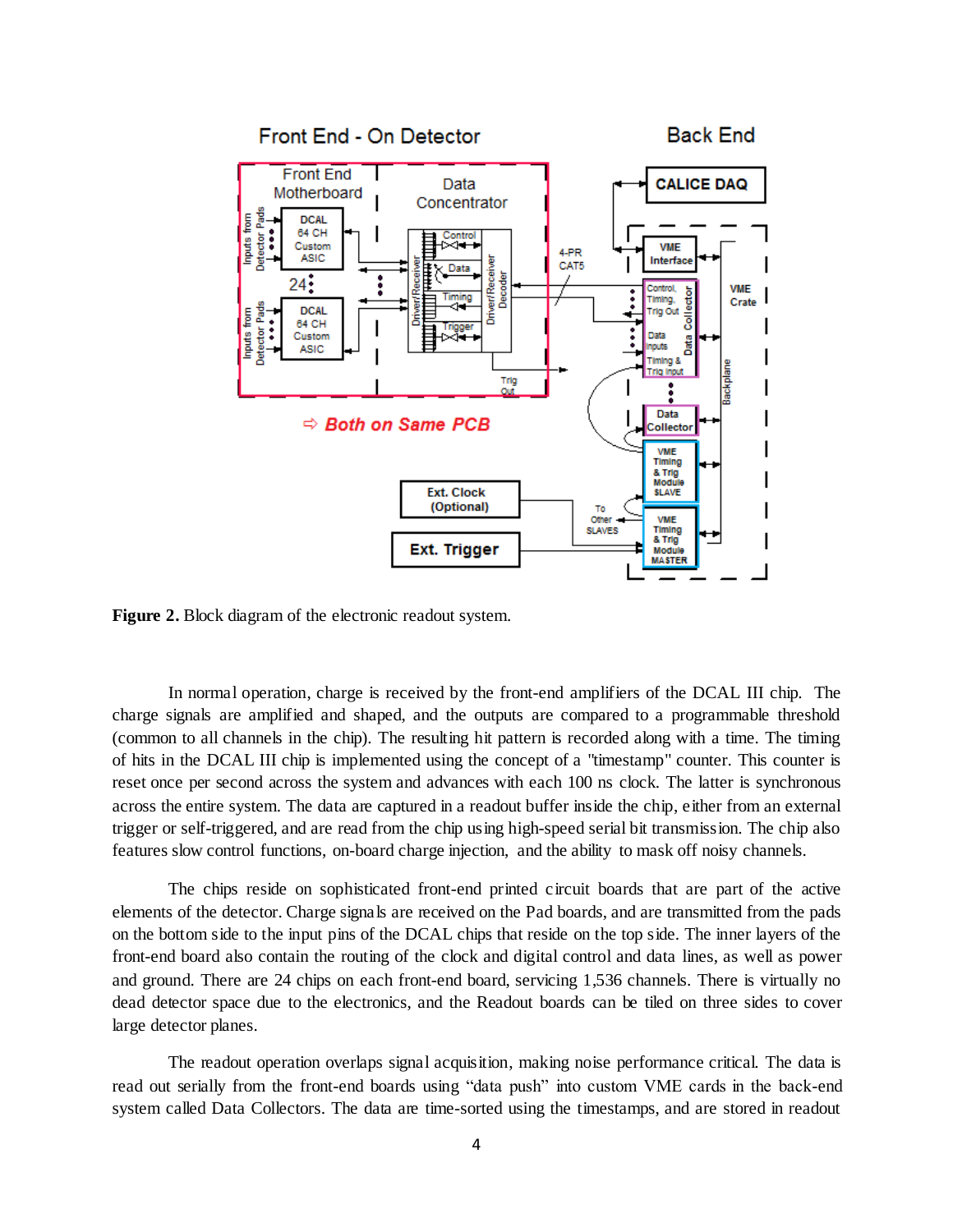buffers. From there the data are read periodically into a computer, where higher-level algorithms perform the event reconstruction. In addition, the Data Collectors provide an interface to the front-ends for slow control communication and timing.

The VME crates that host the Data Collectors also contain a Timing & Trigger Module that receives timing and trigger signals from peripheral subsystems and communicates with the Data Collectors to provide this information to the front-ends. A graphical representation of the system configuration is shown in Fig. 3.



**Figure 3.** Graphical depiction of the physical connectivity of the DHCAL electronic readout system.

#### **DETAILED DESCRIPTION OF THE COMPONENTS OF THE READOUT SYSTEM**

#### **a) The DCAL III chip**

The DCAL III chip was designed in the TSMC 0.25 μm CMOS process. It consists of 64 channels of front-end amplification, shaping and discrimination. A block diagram of the chip is shown in Fig. 4. The following describes the chips major functions.

When a channel receives charge that exceeds a programmable threshold, the output of the amplifier/shaper/discriminator front-end produces discriminated "hits". Unwanted channels can be disabled by a Mask Register. Hit Catchers convert the discriminated pulses into digital signals exactly one clock cycle wide and delayed by one clock cycle regardless of the original magnitude or time over threshold of the input signal. A 24-bit time stamp register is associated with every time slice. With the 100 ns clock period, this means that the register can run for more than a full second before time stamp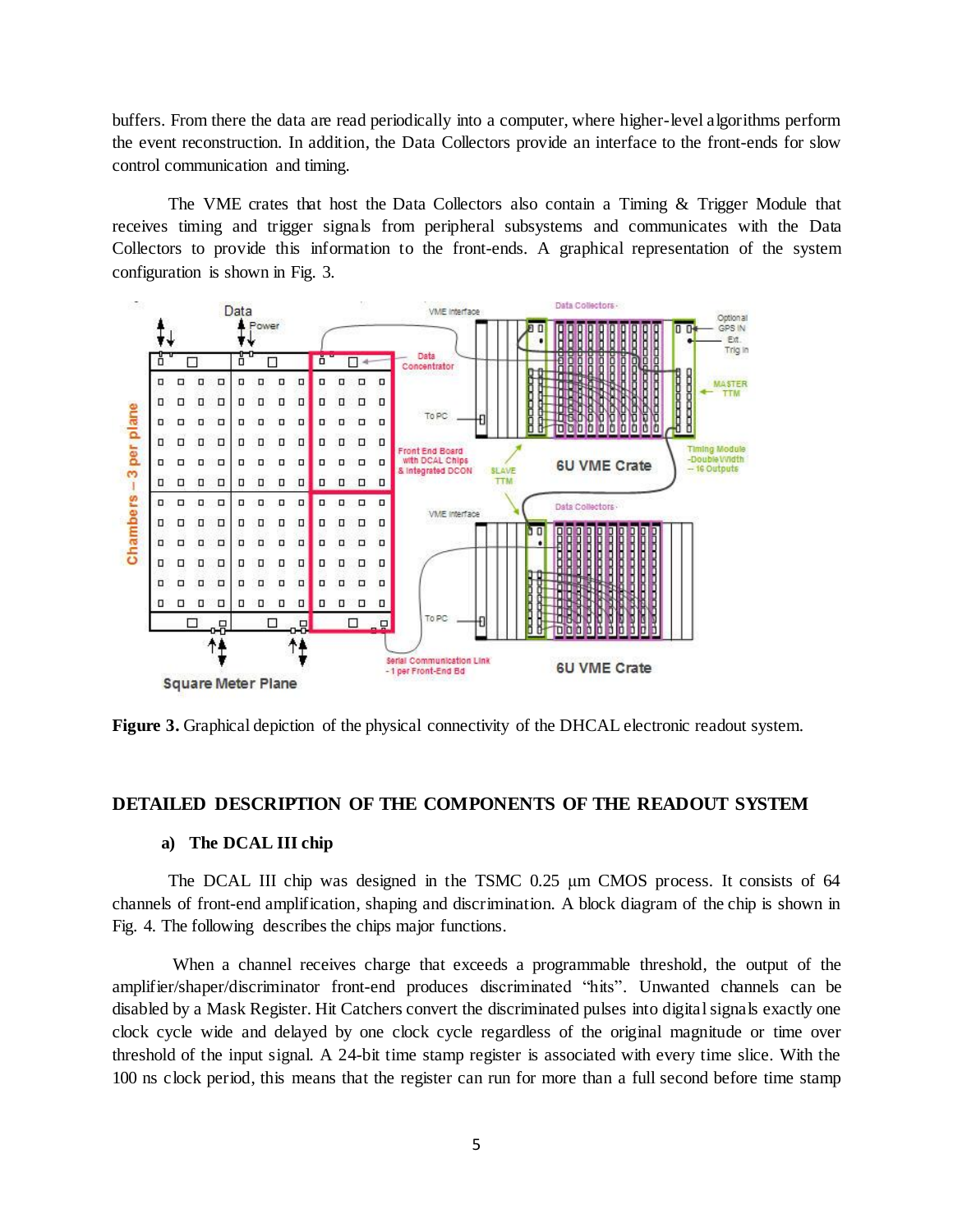counters roll over. The Pipeline Delay can hold data for 20 time slices, or it can be bypassed depending on the setting of a configuration parameter.



**Figure 4**. Block diagram of the DCAL III ASIC.

Data enters the 8-stage FIFO as a result of a trigger from the Trigger Control logic. The origin of that trigger can be internal or external to the chip, which again is controlled by a configuration parameter. Regardless of the origin of the trigger, once a time slice is triggered, the 88 bits of time slice data (24 bits of time stamp and 64 bits of hit/no hit information) are processed using a data push readout architecture. Whenever there is data present in the 8-stage FIFO, the FIFO and the Steering Logic work together to output that data through the Serializer. No external request is necessary. When no data is present in the FIFO, the Steering Logic and the Serializer output synchronization and status information.

Event data is written from the chip using a serial bit stream and LVDS drivers. The primary 10 MHz clock is used as the clock for the data output, transferring one bit every 100 ns. It takes 12.1 μs to transfer one time slice of data from a given chip, corresponding to a maximum event rate of 82 kHz. Each chip consumes 100 mA at 2.5 V or 3.9 mW per channel.

The chip has a slow control interface similar to an SPI interface, as seen at the top of Fig. 4. The slow controller is capable of configuring all analog and digital values needed by the chip. This includes the front-end biases, the discriminator thresholds (Vth), the calibration pulse height (Qin), and all digital control signals. The slow control also accesses the Kill and Inject registers through which a user can mask off unwanted channels (kill) and/or connect one or more channels to an on-chip pulser circuit (inject) for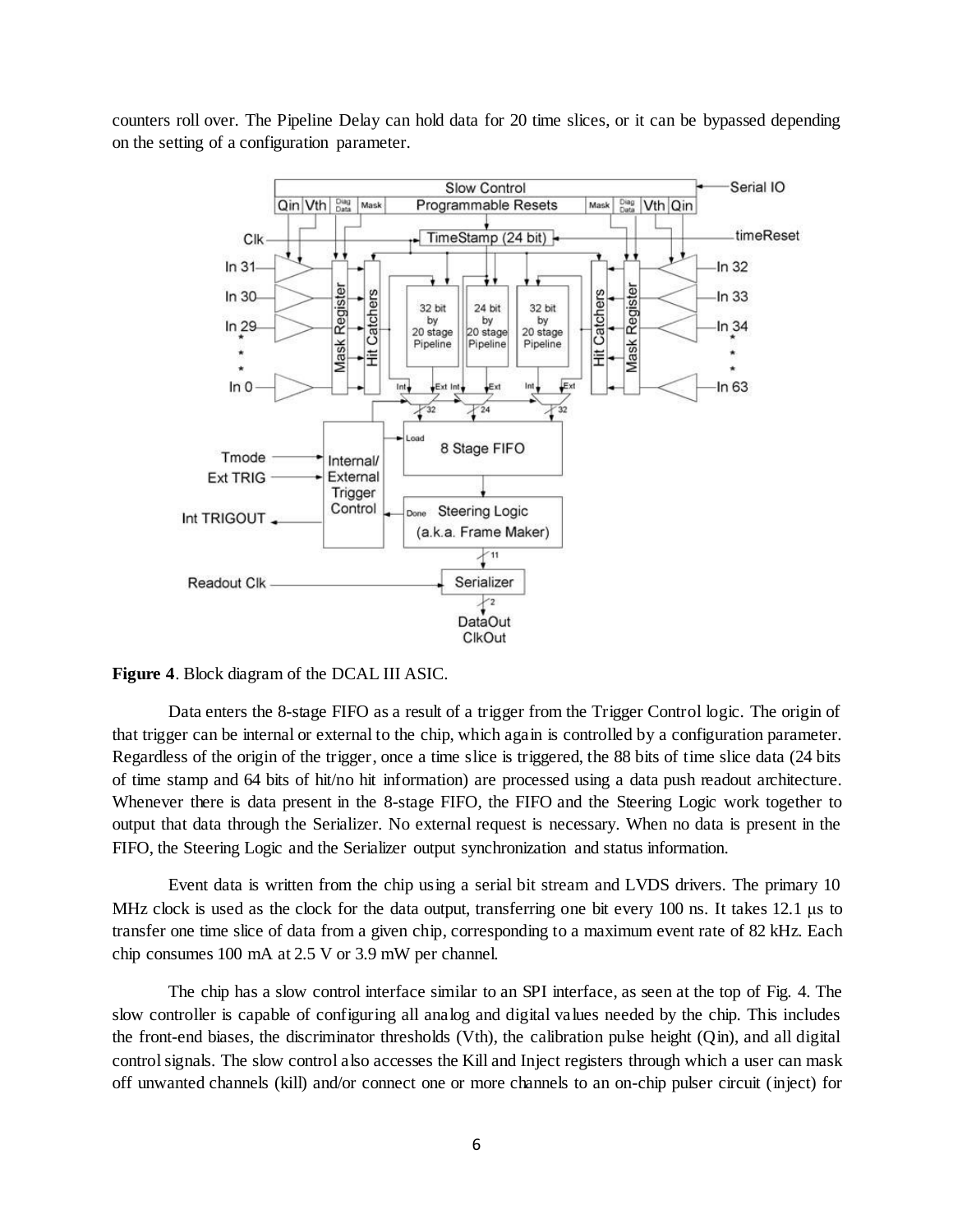calibration and testing. The actual pulsing of the pulser circuit is controlled via an external digital signal that can be connected to multiple chips, resulting in a highly reproducible system calibration test.

The fabrication run of DCAL III chips was done through MOSIS [15], and was comprised of 11 wafers. The chips were packaged in a 176-pin,  $24 \text{ mm} \times 24 \text{ mm}$  LQFP package. A small number of chips were mounted on a test board and underwent extensive testing on the bench. The tests included all relevant aspects of the chip's operation in the DHCAL, such as slow control functions, internal and external charge injection, etc. As an example of these tests, Fig. 5 shows the response for the 64 channels of a chip to internally injected charge as function of threshold (S-curves). Notice the sharp transition from 0 to 100 counts and the tight distribution of the curves. The bench tests failed to identify a single design flaw.



**Figure 5.** S-curves as measured with the DCAL III chips. The chip was operated in high gain mode and the charge was injected internally.

The production testing was performed at Fermilab using the ASIC Test System and Robotic Chip Tester, as shown in Fig. 6. The testing philosophy was to test every input and output on the chip and measure as many parameters as possible to assure that chips declared good, were indeed fully functional. For the DCAL III chip, all 64 input channels were exercised in 4 banks with each bank firing every 4th input. In this way, any channels which might be shorted together could have been detected. Each channel was tested using the external input and the internal charge pulser, in both high and low gain modes. Each channel's mask bit was tested, as well as the external and internal trigger modes. The current draw was measured on both the analog and digital supplies and the voltages on all of the biases and the LVDS levels of the outputs. All read/write registers were thoroughly tested and each chip was tested for all possible chip IDs and to verify that the reset loads the registers with their correct default values. This methodology assured that the chips were working as designed and ready for installation.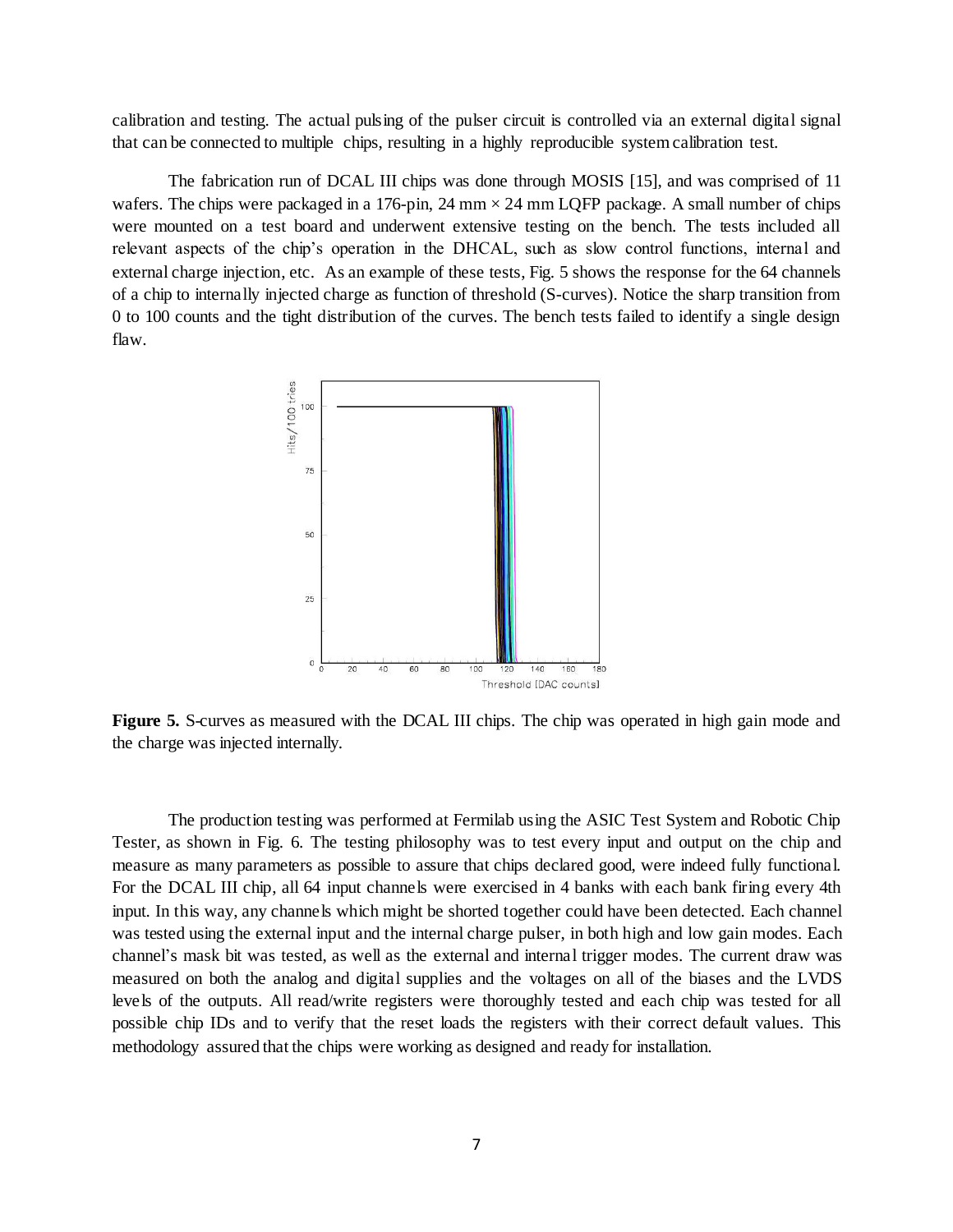

**Figure 6**. Picture of the Fermilab Robotic Chip Tester

Statistics on the type of failures were kept, and the yield for each wafer was determined. Most wafers were found to have a yield in the mid 80% range. However, one wafer had a yield of less than 50%, with most failures related to external inputs. A likely reason for the failures might be found in faulty wire bonding. The yield from the other wafers was sufficient for the required number of working parts, so the chips from the low-yield wafer were kept out of production. In the end, 10,300 chips were produced, with 8644 good parts, or 84% yield.

As the need for additional parts to instrument the tail catcher arose, the "bad" parts were retested with slightly reduced requirements to get to the required quantity of chips.

#### **b) Front-end boards**

The DCAL III chips reside on a Front-end board that is an integral part of the calorimeter's active elements. Each Front-end board contains 24 DCAL III chips, arranged in a  $4 \times 6$  array as shown in Fig. 7. The output data streams from the DCAL chips are point-to-point serial LVDS, sending data to the Data Concentrator Field Programmable Gate Array (FPGA) seen on the left side of Fig. 7. The data stream is received by a FIFO in the Data Concentrator. A state machine in the FPGA cycles round robin through the 24 FIFOs and selects the data that has the lowest timestamp. This data is written out first, followed by the next smallest timestamp, etc. In this way, the data is time-ordered coming out of the Data Concentrator. Of course, when using an external trigger, all chips respond at the same time with the same timestamp.

The Data Concentrator also serves as interface for sending slow control information to the DCAL chips using a serial bus protocol. Each chip has a unique address on the board, allowing them to be configured uniquely. (In practice, all chips were programmed the same way.) The Data Concentrator also fans out the clock and trigger signals that are received from the Data Collector.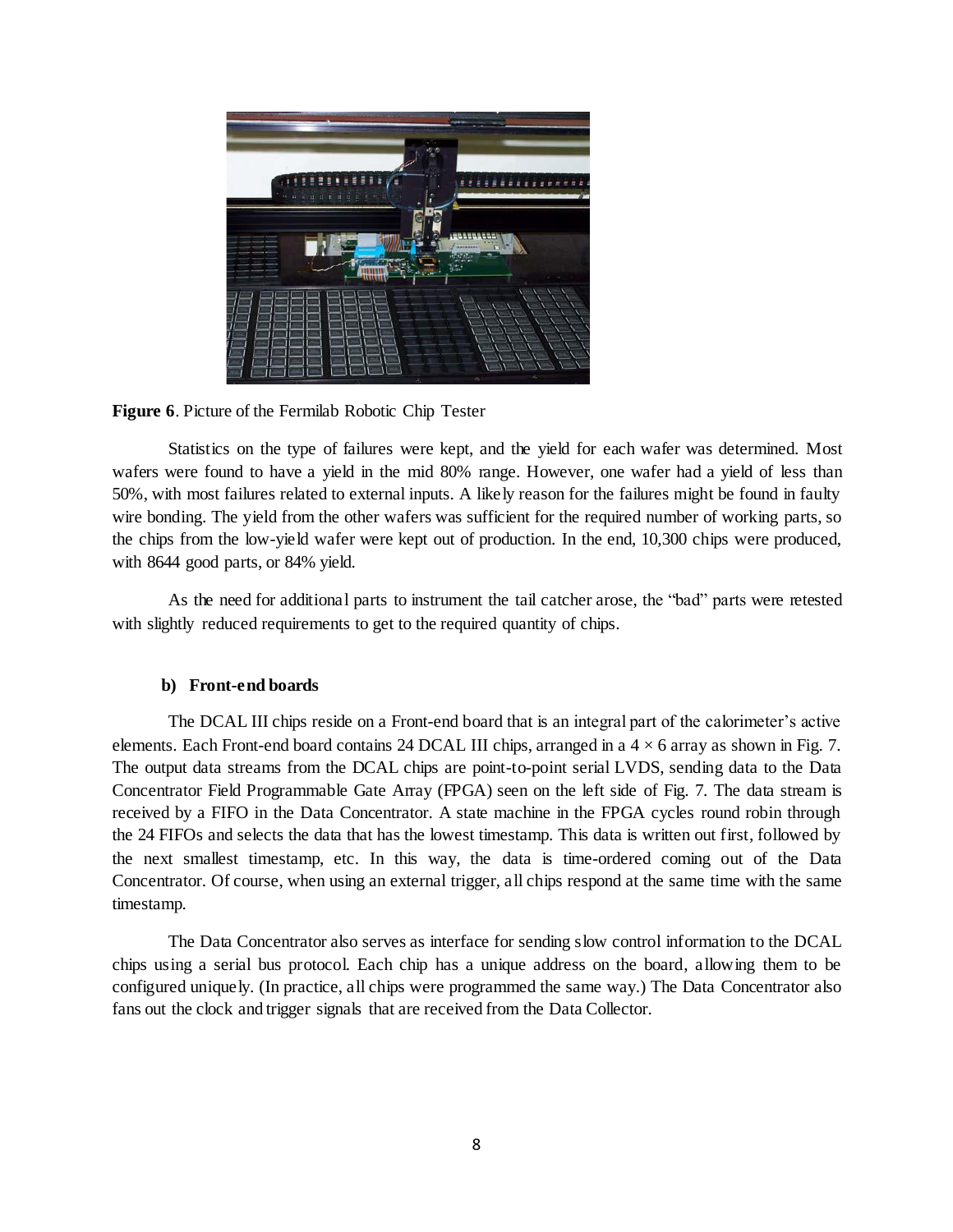

**Figure 7.** Picture of a Front-end board with 24 DCAL III chips. The darker area on the left corresponds to the Data Concentrator.

From this description, it can be seen that there is a fair amount of digital communication between the Data Concentrator FIFO on the board and the DCAL chips. This communication occurs constantly, since the serial communication lines operate continuously in order to maintain synchronization. These communication buses and control lines are designed into the Front-end board, as shown in Fig. 8. This illustrates one of the primary challenges in the design of this board. As described earlier, the charge inputs come up from the bottom side of the board to reach the chip inputs. The digital signals must be routed through this array of vias with the sensitive charge input spaced 1 cm apart in both X and Y. Noise immunity and suppression were significant challenges in this design, where the smallest signal of interest is of order 10 fC. The board was designed where all digital signals are differential LVDS, with careful matching of signal lines, strategic placement of ground planes, and careful control of common–mode return currents. Since the charge signal currents must return to the detector, this return current path must also be provided for in the design of the front-end board.



**Figure 8.** Screen shot of the Front-end board showing the internal trace layers (in blue).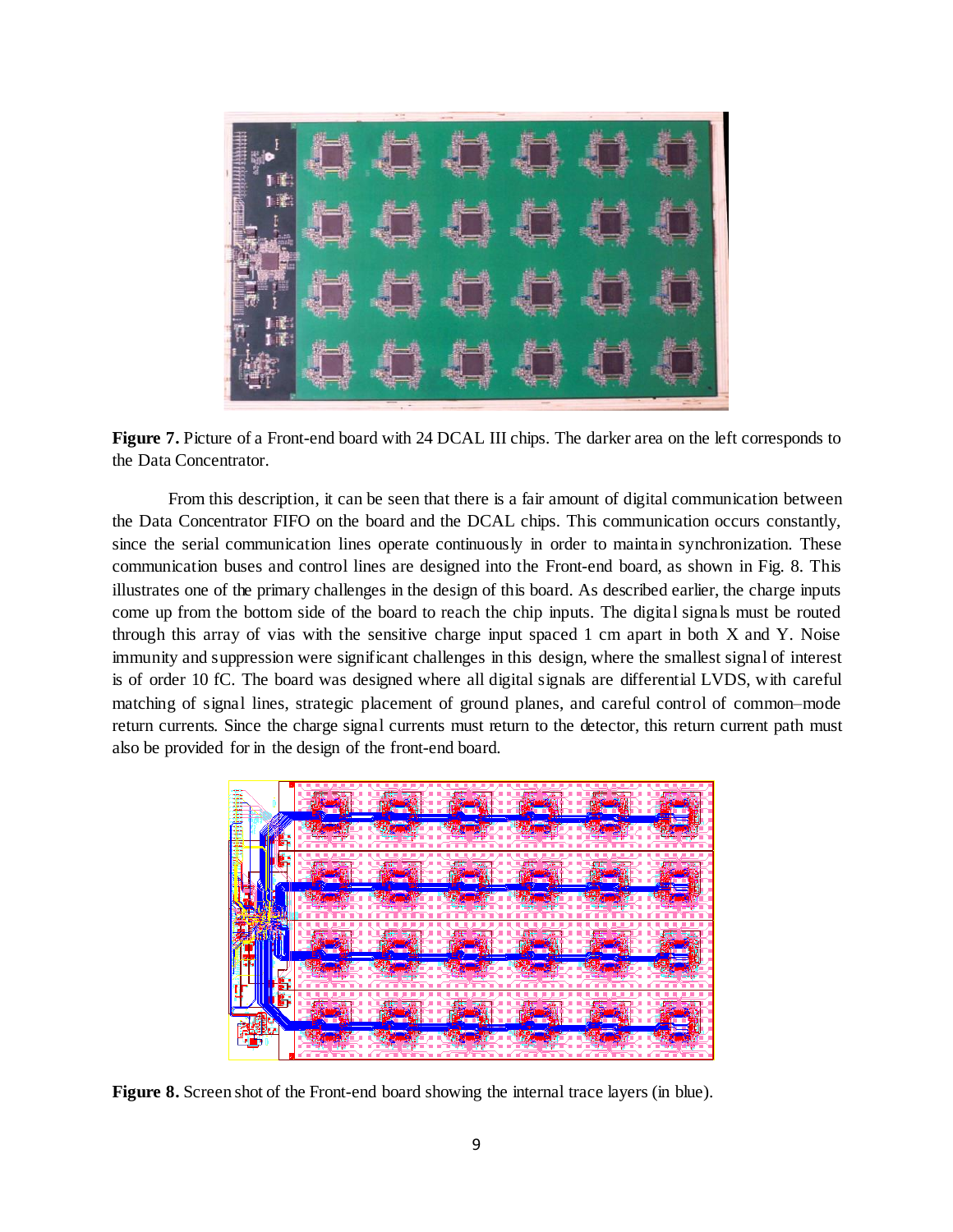#### **c) Gluing of the Front-end boards and Pad-boards**

The Read-out board is a sandwich, comprised of the Front-end board and the Pad board and bonded together using conductive epoxy. The reason for this is that the Pad board, which is an integral part of the detector, must not have any via holes, and must have "perfect" pads. Since there are a significant number of connections between the DCAL III chips and the internal data busses and digital signals, vias cannot be avoided in the Front-end board. Thus, there are only two design choices: either there be two boards bonded together, or there be one board that used blind and buried vias. The latter is difficult to implement on large boards due to yield problems, as well as being very expensive. Instead the simpler approach of using two boards was adopted.

The Front-end board contains 8 layers using conventional fabrication methods and materials. The Pad board is a 2-layer board, with a single via connection between each of the  $1 \text{ cm}^2$  pads on the bottom and the  $0.25 \text{ cm}^2$  glue pads on the top. The via holes are filled with silver epoxy to provide a smooth surface on the pad side.

A robotic gluing machine dispensed glue<sup>1</sup> dots onto the glue pads of the Pad board. After dispensing, the fully assembled and tested Front-end board was placed onto the Pad board and weighted down using metal blocks. To shorten the curing time the matted Front-end and Pad boards were placed overnight in an oven at  $60^{\circ}$  C. The success rate of the gluing process was in excess of 99%.

#### **d) The Timing & Trigger Modules (TTMs)**

The Timing & Trigger Module provides support functions for the DCAL readout system. The front-end electronics needs a small number of timing signals to perform the data acquisition, and these must be synchronized over the entire detector. The system also has the provision to have the readout triggered by an external trigger system. A picture of a TTM is shown in Fig. 9.



**Figure 9.** Photograph of a Timing and Trigger Module.

 $\overline{a}$  $1$  Epo-tex E4011 supplied by EPOXY TECHNOLOGY INC, Billerica, MA 01821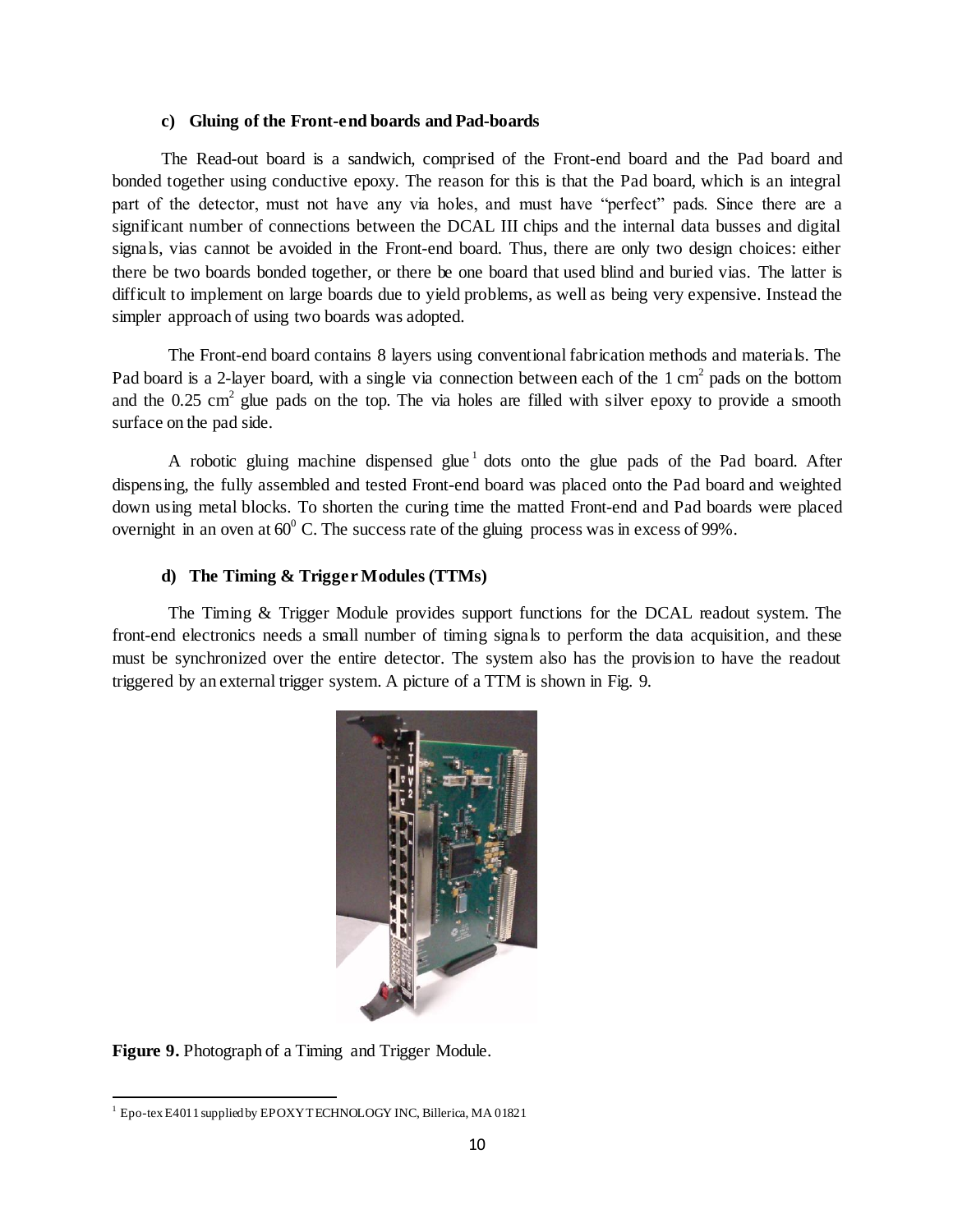Generally, there is one TTM in every VME crate in the system. The TTM receives timing signals from a timing source, and trigger signals from an external trigger system, and fans them out to the Data Collectors that reside in the VME crate using point-to-point connections. (The Data Collectors are described in the next section).

The system was designed to be scalable. To accomplish this, the TTM can be configured as either a Master or a Slave. When configured as a Master, the 16 outputs serve as a fan-out of signals to multiple back-end crates, in which Slave modules reside. The Master TTM accepts all external stimuli such as trigger, reset, TCAL (used for charge injection in the front-end chips,) and GPS signals. It passes these timing signals to the Slave modules which will then send out timing and control signals to the Data Collectors, which in turn send the timing signals on to the front-end electronics.

The entire DHCAL trigger and data acquisition is synchronized to a master clock with a frequency of 10 MHz. Trigger distribution and event timestamps are processed with 100 ns granularity using this master clock. The timing synchronization utilizes a pulse width-modulated serial bit stream.

The TTM printed circuit board is based on a 6U x 220 VME format and contains 8 layers with ground and power planes shielding the time and noise critical circuitry. The circuitry was designed to minimize delays and timing skew across the 16 channels that are fanned out to the DCAL system. The parts selection includes Low Skew LVDS drivers, Programmable Phase Lock Loop (PLL) and an FPGA. The FPGA allows for 100 ns communication with the master system through the reading and writing of registers. The registers contain information about the setup of the module and also timing information.

#### **e) The Data collectors (DCOLs)**

The Data Collector is a 6U VME module which provides several system functions: it controls a bidirectional slow control interface to the front-end electronics; it receives the event data from the frontend electronics; it interfaces to the data acquisition system through VME transactions; and it provides the means for distributing the trigger and fast clock from the timing and trigger systems to the front-end electronics. The DCOL has 13 RJ45 connectors on the front panel. One connector accepts timing signals from the TTM, while the other 12 connectors provide links to the detector front-end electronics. The module complies with the VME64 standards [16]. A picture of the module is shown in Fig. 10.

Each DCOL services 12 Readout boards using bidirectional serial communication links over 12 CAT5 cables. Two pairs in each link are used for bidirectional communications. Each pair carries an LVDS serial bit stream with a basic clock rate of 40MHz. In addition, a dedicated asynchronous isolated signal is provided to the front-end for test pulse synchronization. The links incorporate both DC and AC isolation up to several hundred MHz by means of a capacitive digital isolator, with power delivered from the DCOL via an additional cable pair.

The Front-end boards send a stream of identically formatted 16-byte packets, each containing data for one DCAL chip. The packet has a short header with Readout board and DCAL addresses, followed by the timestamp for that time slice of 100 ns data, and then the 64 bits of hit data. To send a single time slice of data from a single DCAL chip thus takes 6.4 μs. If all 24 chips on a Readout board are triggered, and all have data, the maximum event rate in reading data from the front-ends would be 6.5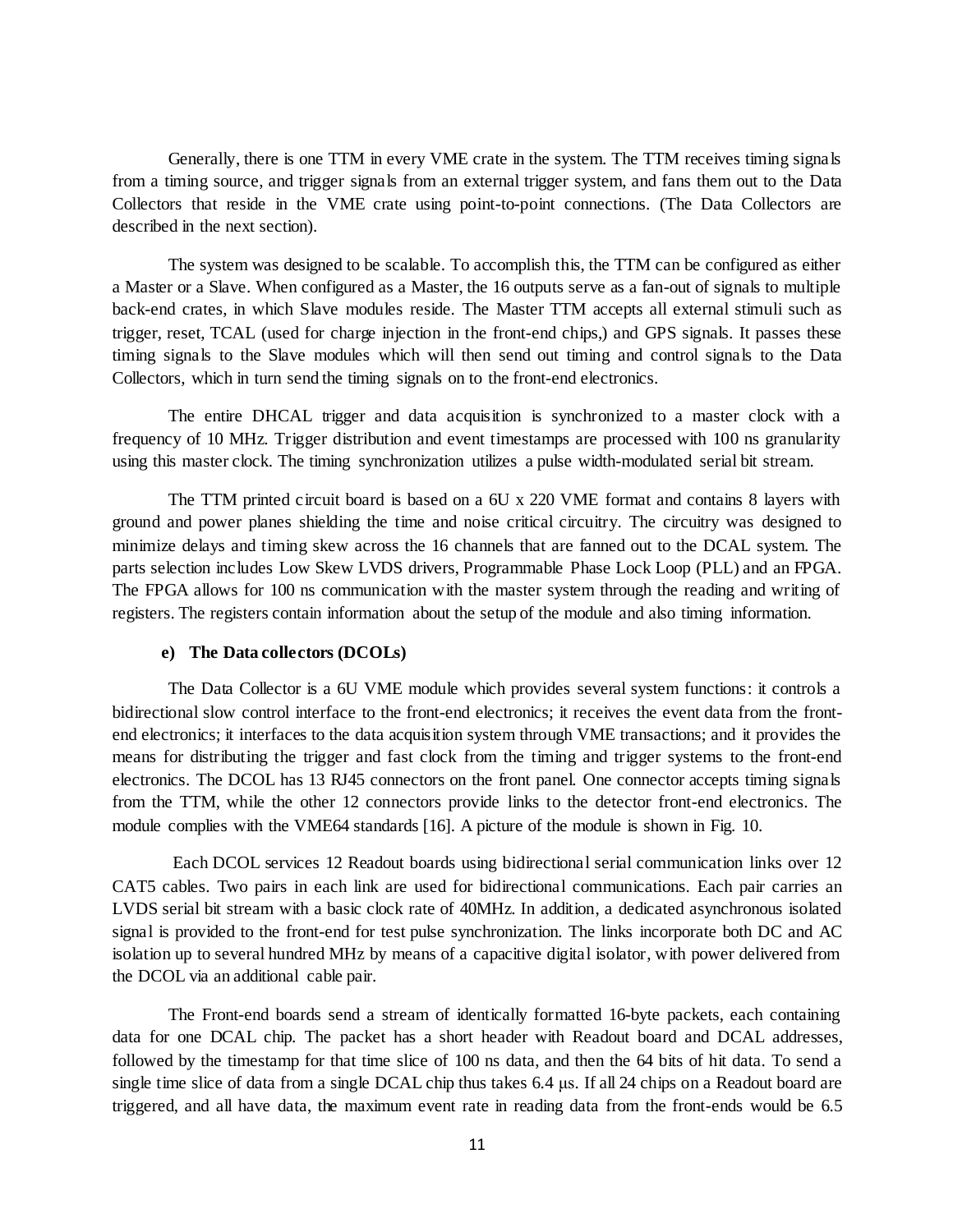kHz. In practice, not all DCAL chips on a given Front-end board contain event data, and since the Data Concentrator FPGAs on the front-ends perform zero suppression, the effective sustainable event rate is generally much higher.



**Figure 10.** Photograph of a Data Collector.

The data received by the DCOL is stored in timestamp order in a 24Mb circular buffer. The data may be transferred over the VMEbus in various modes, including the 64-bit multiplexed block transfer mode at up to 80 Mbytes/sec. Control functions for the front-end are provided by a dedicated control channel multiplexed on the front-end links. The control functions include setting of thresholds, masking bad channels, controlling test charge injection and setting the trigger mode.

## **f) The DAQ system**

The DAQ hardware for the DHCAL consisted of two CAEN V2718 VME controllers and an A2818 PCI adapter mounted in a SuperMicro 5035B-T Workstation running Scientific Linux 5. The two VME controllers, connected in a daisy chain configuration, were read out by a 20 m optical fiber connected to the PCI adapter. The driver software and C language interface library supplied by the hardware vendor were used along with the Hardware Access Library (HAL) software library [17].

The DHCAL DAQ software was based on a modular system  $[18]$  written in C++ and originally developed to support the CALICE Readout Card (CRC) [19]. It was extended to support the DHCAL electronics. The system was built around a finite state machine. Messages, referred to as records, were passed from module to module at state transitions. The records were divided into sub-records, which may be created by modules and may add to the record to pass information along to other modules. For example, a configuration module created a sub-record containing parameters which were then extracted by a readout module that downloads the values to hardware registers. Readout modules created subrecords to hold event data read from hardware buffers and a writer module eventually wrote the entire record to a disk file. Modules are implemented in a single program or multiple programs which could run on a distributed network, with each node performing different tasks.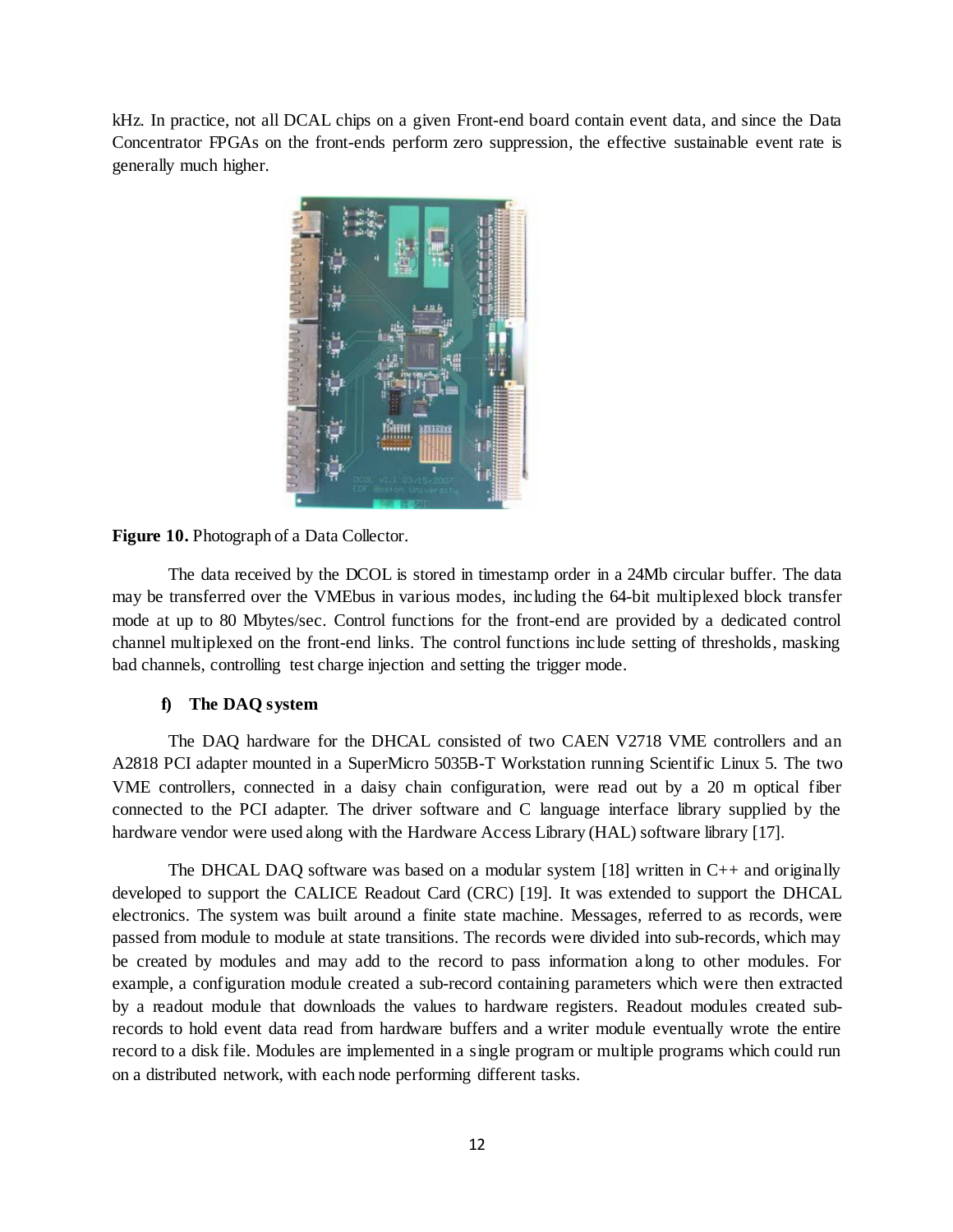This system has been used by several other detector prototype projects [20,21] in the CALICE collaboration. Software modules tailored to the specific needs of the DHCAL front-end and back-end electronics were deployed in both DHCAL standalone operations, such as cosmic ray tests, as well as in beam tests along with other detectors using the CRC. In most of the beam tests a network of three computers was used: one for the DHCAL readout, one for the trigger and CRC readout, and one to record the data.

The modules developed for the DHCAL fall into one of three categories: configuration, readout and trigger. The configuration module read files containing configuration parameters and created subrecords for the readout modules. One readout module configured the registers in the front-end DCALIII chips, the Data Concentrators and the Data Collectors themselves, as well as performed the readout of the data buffers. Another readout module configured and read out the TTMs.

Different combinations of triggering and readout were used depending on the type of study. For noise studies, where the detector was self-triggered by signals above threshold, all the data collectors were read out when a timeout at a fixed interval of 1 - 10 ms had occurred. In beam tests, where the particles were delivered in spills, the externally delivered triggers were polled and counted. However, the DCOLs were only read out between spills and the event boundaries were determined from the trigger timestamps embedded in the data.

## **g) System production**

A summary of the production quantities of the various system components is shown in Table I. Note that these quantities include spares and additional test stands. Generally, the system components were fabricated, assembled, and tested at various locations and delivered to Argonne for system commissioning.

| <b>Item</b>           | Number produced |
|-----------------------|-----------------|
| DCAL III chips        |                 |
| Readout boards        | 324             |
| <b>DCOLs</b>          |                 |
| <b>TTMs</b>           |                 |
| <b>VME</b> crates     |                 |
| <b>VME</b> processors |                 |

**Table I**. Summary of electronic system subcomponents produced.

# **PERFORMANCE OF THE READOUT ELECTRONICS**

### **a) Calibration of the thresholds**

The DCAL chip contains an on-board charge injection circuit. Each amplifier has its own charge injection capacitor, but there is one DAC reference voltage for all channels. By setting the DAC reference voltage and then sweeping the threshold DAC from high value to low value and looking for hits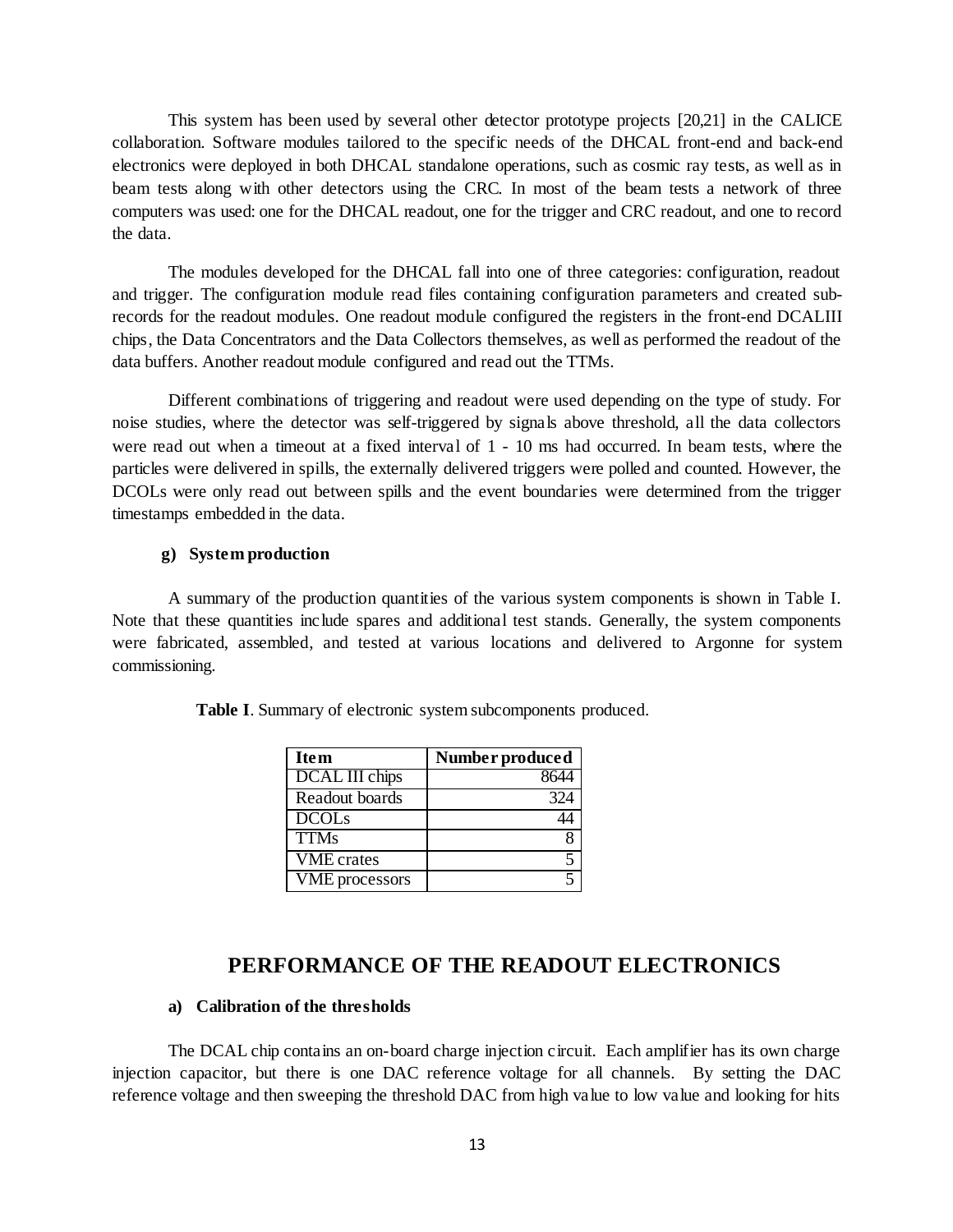in each channel, the familiar threshold "S-curves" can be obtained, as shown in Fig. 5. The width of the plot is an indication of the uniformity, although it includes both variations in channel offsets and also variations in the individual charge injection capacitors. Since the slopes are fairly steep in the transition region, we define the threshold as the equivalent input charge that corresponds to firing the discriminator 50% of the time. By sweeping the DAC reference voltage through the entire range, the threshold gain of each amplifier can be obtained. Since this procedure uses on-chip components, the method does not provide an absolute calibration, but can be used for stability monitoring.

To obtain an absolute calibration, a precision external charge injector must be used, either at the bench level or as part of the chip check-out procedure before mounting onto the front-end boards. Measurements for one chip for both high gain and low gain are shown in Fig. 11. The nonlinearity at the high end of the range is expected, and generally the chip is not operated there. Using the first three points of the two curves, the threshold gain can be calculated. The distribution of gains for all channels in a single chip is shown in Fig. 12 and Fig. 13. From this, the uniformity of the individual channel performance can be seen, since the same charge injector was used for all measurements. The RMS of the distributions is 1.6 (3.4) % in low (high) gain mode. The average ratio comparing the low gain response to the high gain response is 5.74.



**Figure 11.** Plot of the average of the low gain and high gain responses for all channels in one chip.

#### **a) Noise**

The DCAL front-end circuit is nearly identical to that used in the FSSR2 chip, described in [22]. A block diagram of the front-end circuit is shown in Fig. 14. Like the DCAL amplifier, the FSSR amplifier also had two gains, 100 mV/fC and 150 mV/fC. It achieved an Equivalent Noise Charge (ENC) of 1000 electrons with a source capacitance of 20 pF. The primary change to the design for DCAL is a change of the high range (low gain) setting to 25 mV/fC to accommodate the larger charge signals produced by the RPCs.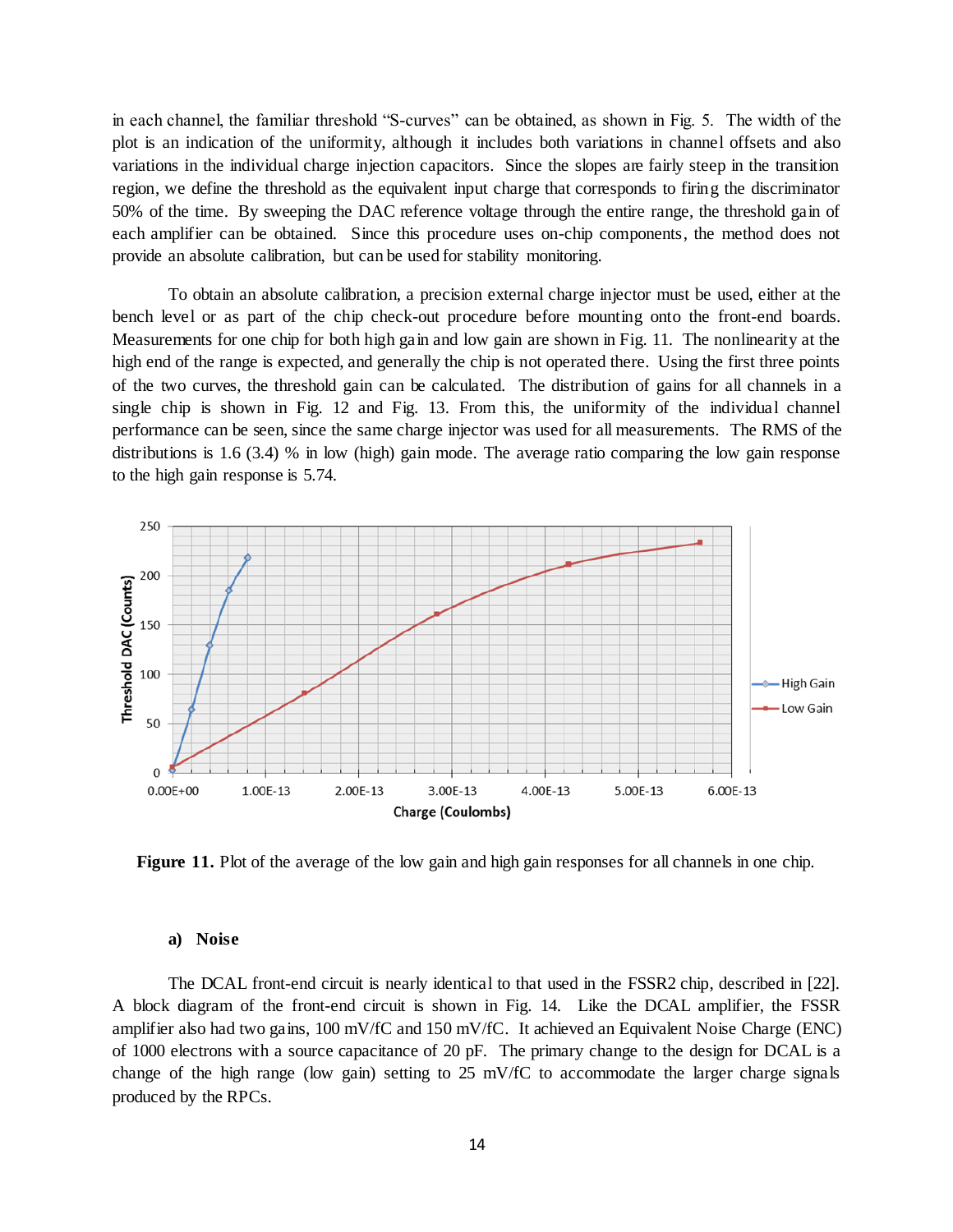

Figure 12. Distribution of threshold gains for the low gains of one DCALIII chip.



**Figure 13.** Distribution of threshold gains for the high gains of one DCALIII chip.



Figure 14. Configuration of DCAL chip front-end circuit.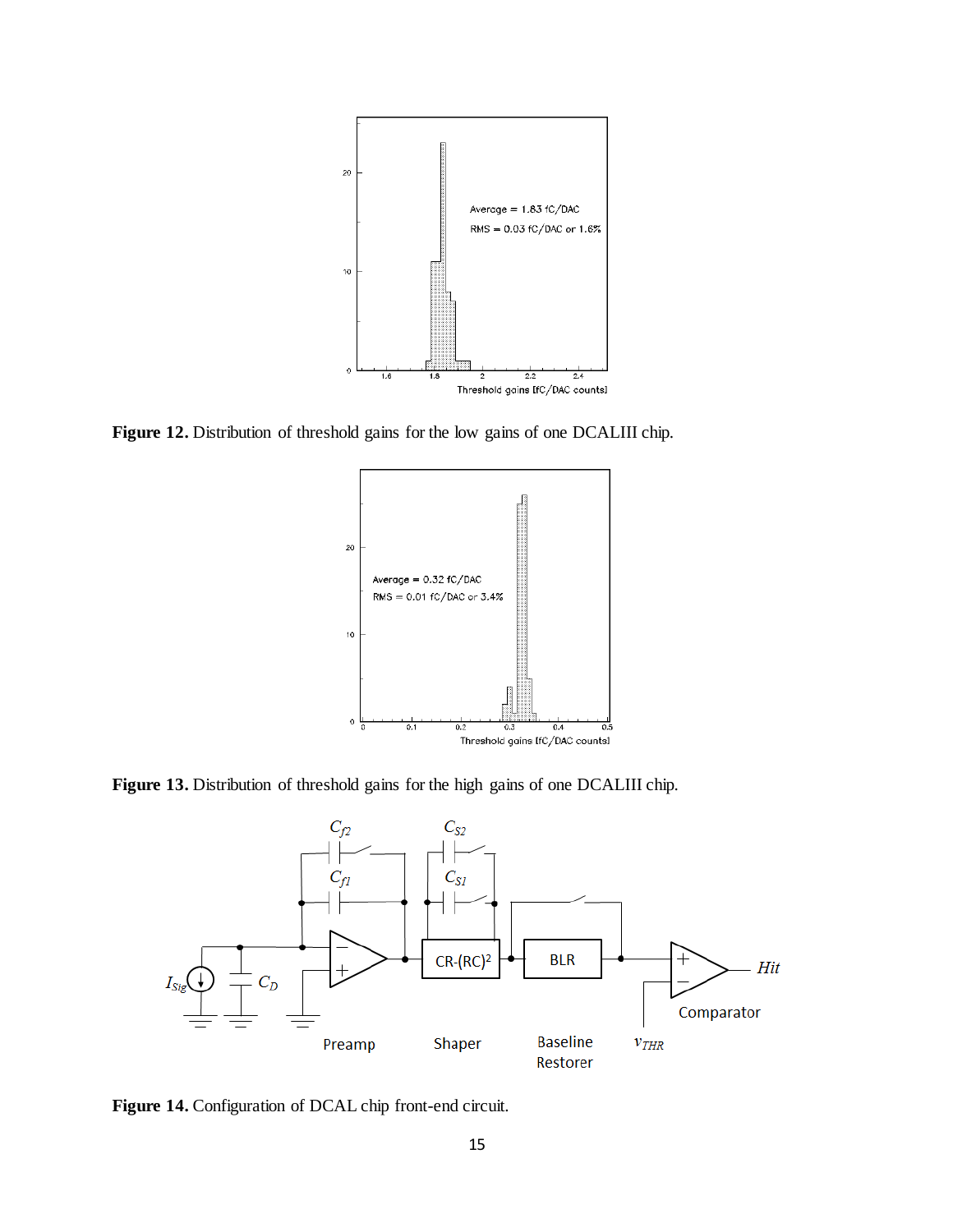Bench measurements of the noise floor of a DCAL chip are shown in Figs. 15 and 16. The measurements were made in a test stand using a test board with no source capacitance, other than the stray capacitance of the board, which was estimated to be about 10 pF. For these test, one channel was enabled at a time. The threshold DAC was initially set to full scale, and then ramped lower, one count at a time. The measurement at each DAC value consisted of 100 readings of 7 consecutive triggers, checking for hits. As before, the effective threshold is defined as the point where the response counts hits 50% of the time. The plots show the distribution of threshold values, for both low gain and high gain settings. Note that in this measurement, the noise floor as we have defined it includes not only the noise of the front-end amplifier circuitry, but also the offset voltage from the discriminator. While the threshold voltage is common to every channel, each channel has a separate discriminator, and hence the offset voltages of the discriminator contribute to the mean and spread in values. This is evident in the plots, since the non-zero entries for the low gain channels do not correspond to the high gain plot by the gain ratio. Unfortunately, because of the architecture of the chip, it was not possible to separate out these two effects. Thus, while this measurement does not show the intrinsic noise of the front-end amplifiers, it does show that the intrinsic noise floor is very close to zero DAC counts for both the high gain and the low gain channels. As will be described next, additional noise contributions from other sources dominate the overall noise performance of the system.



**Figure 15.** Distribution of noise floor threshold values for the low gains of one DCALIII chip.



**Figure 16.** Distribution of noise floor threshold values for the high gains of one DCALIII chip.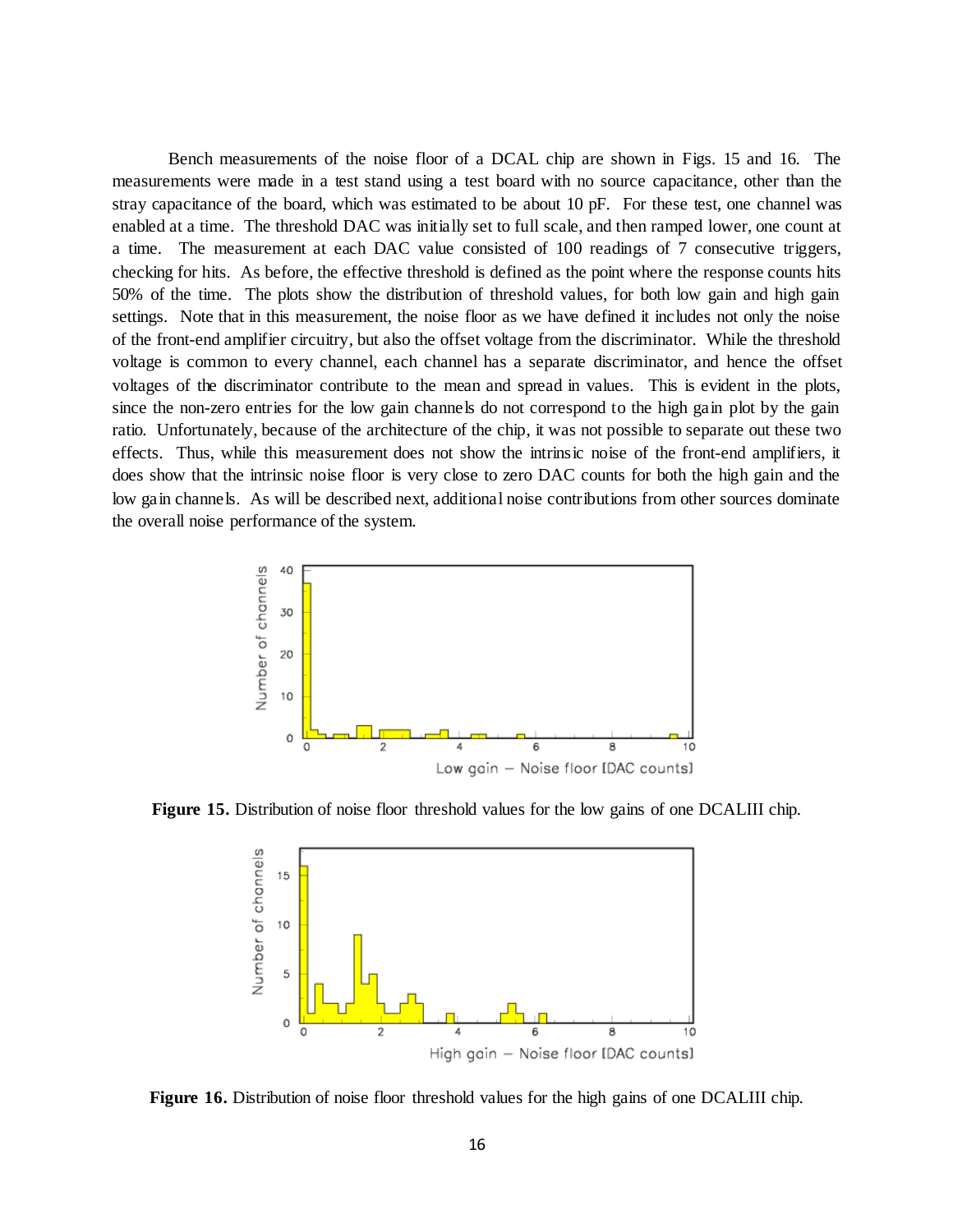When the chips are mounted onto the front-end boards, additional contributions are seen in the measurement of the noise floor. In the production checkout of the boards, the same noise floor measurements were performed as described above, one chip at a time. The results for one entire board are shown in Fig. 17 and Fig. 18 (24 chips, 64 channels per chip). Two effects contribute to the increase seen in the noise of the front-end board: the increase in source capacitance that is introduced by the routing of signal traces in the front-end board; and pickup from the digital traces that run through the board. Measurements of the noise on test chips as a function of source capacitance are shown in Fig. 19. It is estimated that the front-end board contributes  $\sim 100$  pF of source capacitance, which results in a small contribution to the overall measured noise.



**Figure 17.** Distribution of noise floor threshold values for the low gains of one front-end board (1536) channels).



**Figure 18.** Distribution of noise floor threshold values for the high gains of one front-end board (1536 channels).

When the front-end boards are mounted onto RPC chambers and operated in the experiment, additional noise is observed. Significant factors here include additional source capacitance from the pad boards and capacitance to the ground plane of the chamber, and noise pickup from the environment. The low-gain setting was used for the RPCs, and the threshold DAC was typically set to 110 counts, which corresponds to 180 fC. This value was chosen early in the measurement program, based on lowering the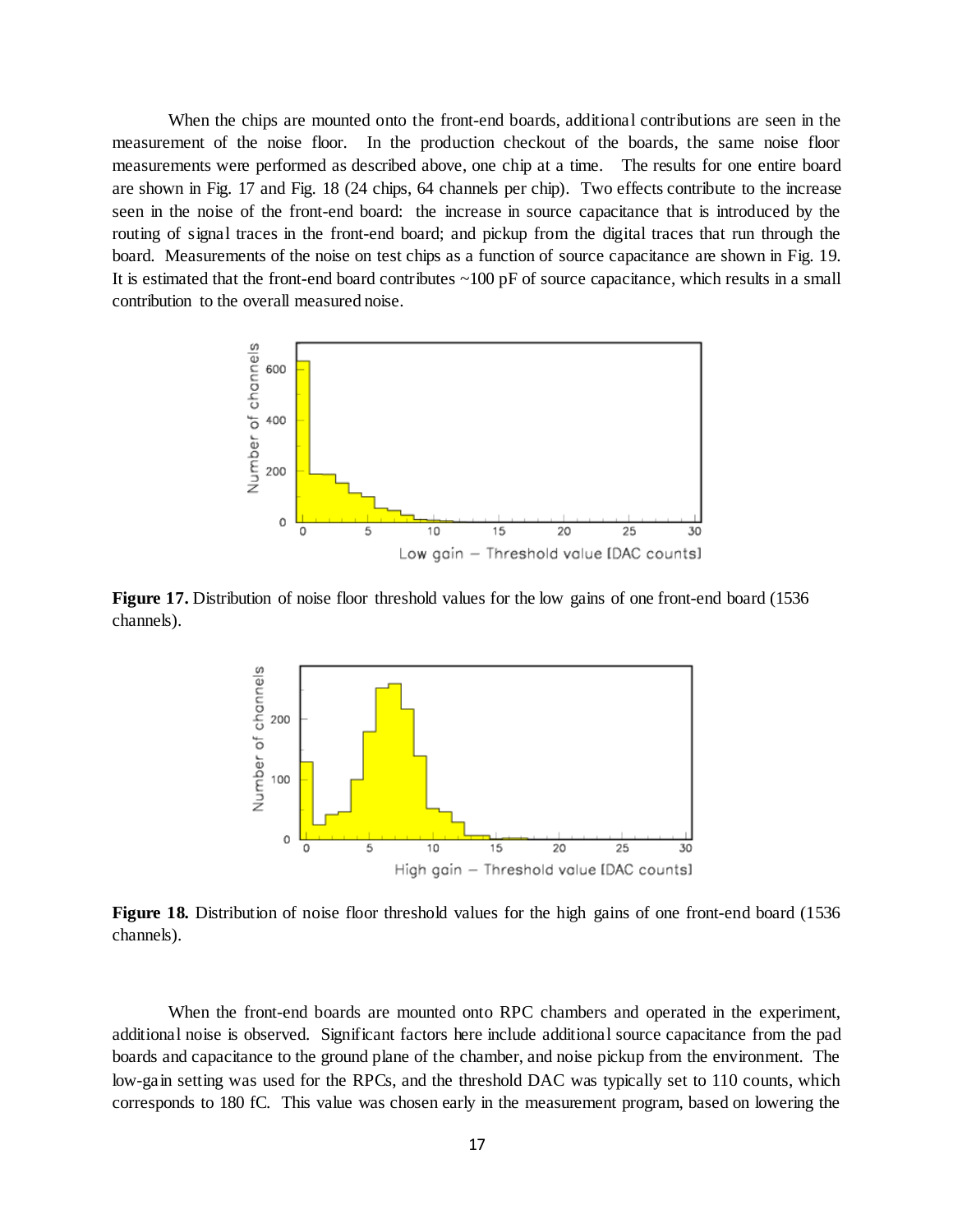thresholds as much as possible while achieving a trigger rate compatible with the bandwidth of the data acquisition system, when operated in triggerless mode. The actual noise floor, however, was significantly lower, at around 12 DAC counts, which corresponds to 22 fC in low gain. Note that this is not an RMS value. It is the value at which the discriminator fires ~50% of the time.



**Figure 19.** Measurement of noise versus source capacitance for three channels in a DCAL chip using high gain.

# **CONCLUSIONS**

The world's first large scale Digital Hadron Calorimeter (DHCAL) prototype was constructed and assembled in the period from fall 2008 to January 2011. The DHCAL utilizes Resistive Plate Chambers (RPCs) as active elements. The readout is segmented into  $1 \times 1$  cm<sup>2</sup> pads, read out individually with a 1-bit resolution (=1 threshold = digital readout). Due to its fine segmentation and large size, at the time the prototype held the world record in channel counts (497,664) both for calorimetry and for RPC systems.

The prototype was extensively tested with cosmic rays and in the Fermilab test beam. It performed according to expectations. In particular, the electronic readout system, based on the DCAL III front-end chip performed exceedingly well.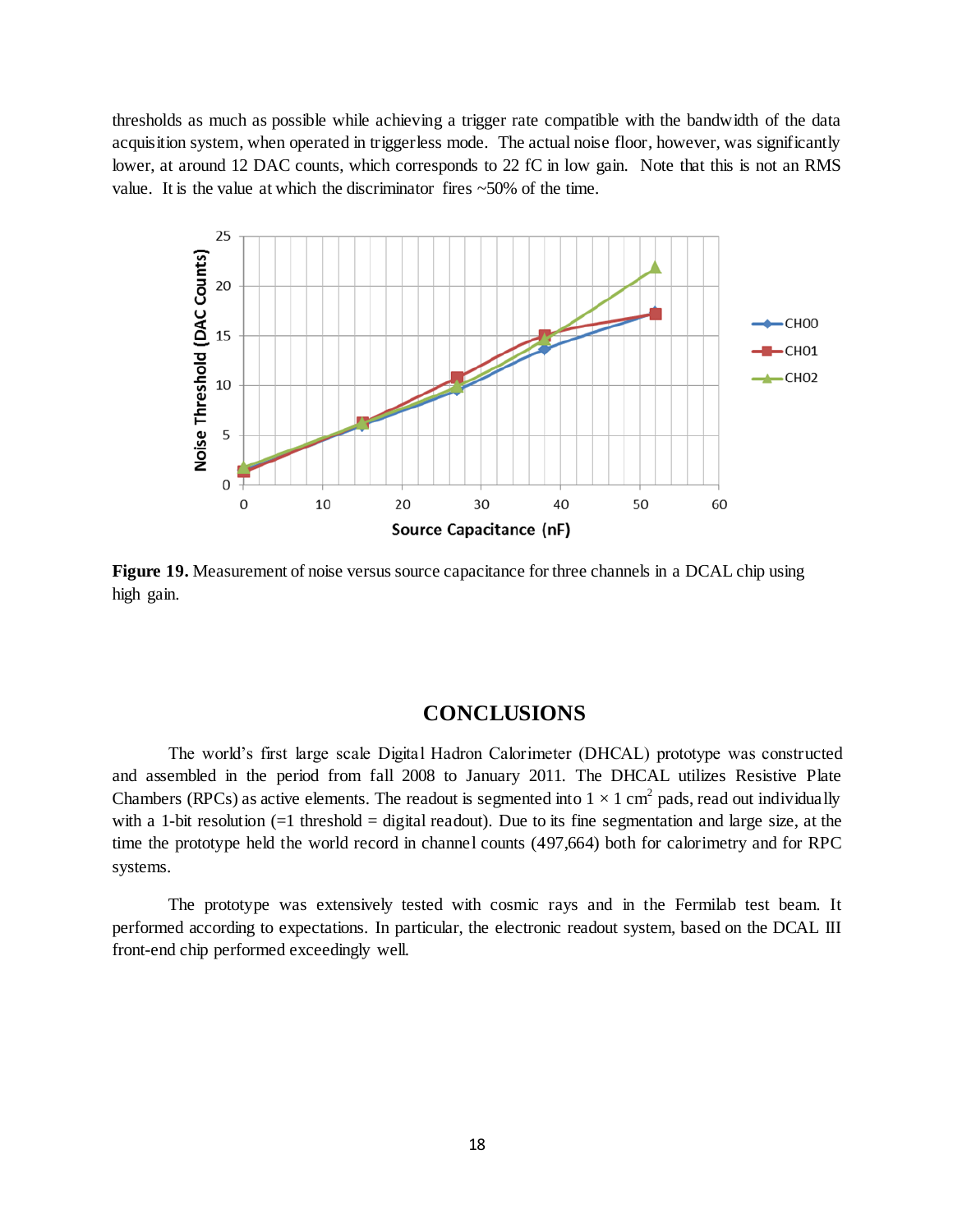# **REFERENCES**

- [1] M.A. Thomson, *Particle flow calorimetry and PandoraPFA algorithm*, Nucl.Instrum.Meth.**A611**:25-40, 2009.
- [2] <https://twiki.cern.ch/twiki/bin/view/CALICE/WebHome>
- [3] See e.g. *Proceedings, 12th Workshop on Resistive Plate Chambers and Related Detectors: Beijing, China, 23 - 28 February, 2014*.
- [4] <http://www-ppd.fnal.gov/FTBF/>
- [4] [http://en.wikipedia.org/wiki/Proton\\_Synchrotron](http://en.wikipedia.org/wiki/Proton_Synchrotron)
- [5] [http://en.wikipedia.org/wiki/Super\\_Proton\\_Synchrotron](http://en.wikipedia.org/wiki/Super_Proton_Synchrotron)
- [6] C. Adams et al., *Design, Construction and Commissioning of the Digital Hadron Calorimeter – DHCAL*, to be published.
- [8] G. Drake et al*., Resistive Plate Chambers for Hadron Calorimetry: Tests with Analog Readout*, Nucl. Instr. and Meth. A578, 88 (2007)
- [9] B. Bilki et al., *Calibration of a Digital Hadron Calorimeter with Muons*, 2008 JINST 3 P05001.
- [10] B. Bilki et al., *Measurement of Positron Showers with a Digital Hadron Calorimeter*, 2009 JINST 4 P04006.
- [11] B. Bilki et al., *Measurement of the Rate Capability of Resistive Plate Chambers*[, 2009 JINST 4 P06003.](http://www.iop.org/EJ/article/1748-0221/4/06/P06003/jinst9_06_p06003.pdf)
- [12] B.Bilki et al., *Hadron showers in a digital hadron calorimeter,* 2009 JINST 4 P10008.
- [13] Q. Zhang et al., *Environmental Dependence of the Performance of Resistive Plate Chambers*, 2010 JINST 5 P02007.
- [14] A. Bambaugh et al., *Production and commissioning of a large prototype Digital Hadron Calorimeter for future colliding beam experiments,* Nuclear Science Symposium and Medical Imaging Conference (NSS/MIC), 2011 IEEE; DOI: 10.1109/NSSMIC.2011.6154437
- [15] [http://www.MOSIS.com](http://www.mosis.com/)
- [16] <http://en.wikipedia.org/wiki/VMEbus>
- [17] <http://cmsdoc.cern.ch/~cschwick/software/documentation/HAL/index.htm>
- [18] <http://www.hep.ph.ic.ac.uk/calice/daqSoftware/daqwup/daqwup.ps>
- [19] M. Warren, *A VME Readout System for the CALICE Electromagnetic Calorimeter*, presented at IEEE-NSS, Rome, Italy, Oct. 2004.
- [20] J. Repond et al., *Design and Electronics Commissioning of the Physics Prototype of a Si-W Electromagnetic Calorimeter*, 2008 JINST 3 P08001.